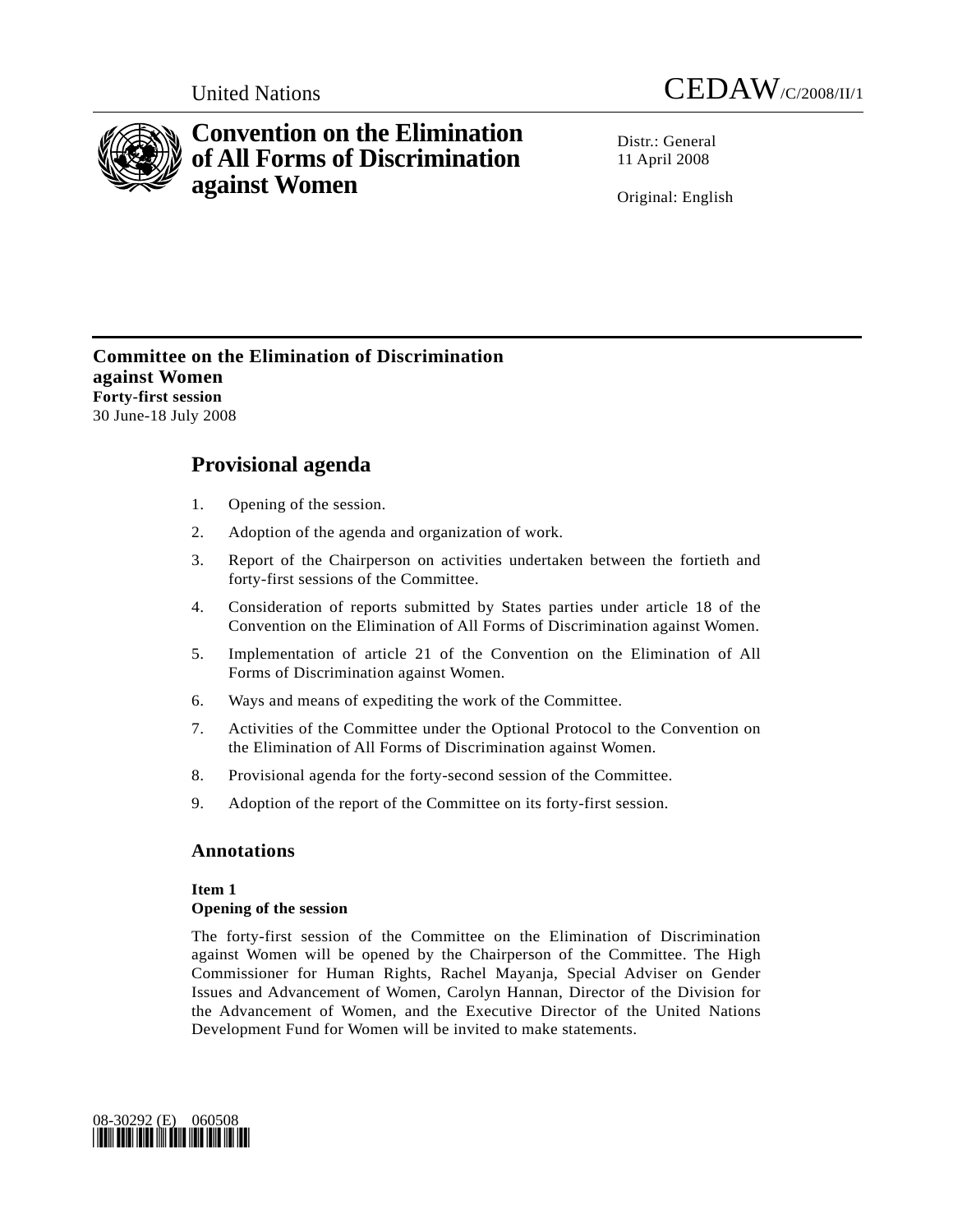# **Item 2**

#### **Adoption of the agenda and organization of work**

Rule 9 of the rules of procedure provides that the first substantive item on the provisional agenda for any session shall be the adoption of the agenda. Rule 7 provides that the provisional agenda for each session shall be prepared by the Secretary-General in consultation with the Chairperson, in conformity with the relevant provisions of articles 17 to 22 of the Convention.

At its fortieth session, the Committee approved the provisional agenda for its fortyfirst session.

#### **Documentation**

Provisional agenda and annotations (CEDAW/C/2008/II/1)

#### **Item 3**

#### **Report of the Chairperson on activities undertaken between the fortieth and forty-first sessions of the Committee**

Under this item, the Chairperson will brief the Committee on activities and events occurring since the previous session that had a bearing on the Committee's work.

#### **Item 4**

### **Consideration of reports submitted by States parties under article 18 of the Convention on the Elimination of All Forms of Discrimination against Women**

Article 18 of the Convention provides that States parties to the Convention shall undertake to submit to the Secretary-General, for consideration by the Committee, a report on the legislative, judicial, administrative or other measures that they have adopted to give effect to the provisions of the Convention and other progress made in that respect. Reports are to be submitted within one year of entry into force of the Convention for the State concerned and thereafter at least every four years and further, whenever the Committee requests.

At its thirty-ninth session, the Committee decided to invite eight States parties to present their reports. Those States parties agreed to that request.

At its forty-first session, the Committee will have before it the following reports: the fifth and sixth periodic reports of Finland (CEDAW/C/FIN/5 and CEDAW/C/FIN/6); the fifth and sixth periodic reports of Iceland (CEDAW/C/ICE/5 and CEDAW/C/ICE/6); the third and fourth periodic reports of Lithuania (CEDAW/C/LTU/3 and CEDAW/C/LTU/4); the sixth periodic report of Nigeria (CEDAW/C/NGA/6); the combined second, third and fourth periodic report of Slovakia (CEDAW/C/SVK/4); the fifth and sixth periodic reports of the United Kingdom of Great Britain and Northern Ireland (CEDAW/C/UK/5 and CEDAW/C/UK/6); the combined fourth, fifth and sixth periodic report of the United Republic of Tanzania (CEDAW/C/TZA/6) and the sixth periodic report of Yemen (CEDAW/C/YEM/6).

Rule 51 of the rules of procedure provides that representatives of a State party shall be present at meetings of the Committee when the report of that State is being examined and shall participate in discussions and answer questions concerning the report. The Secretary-General has informed the States parties concerned of the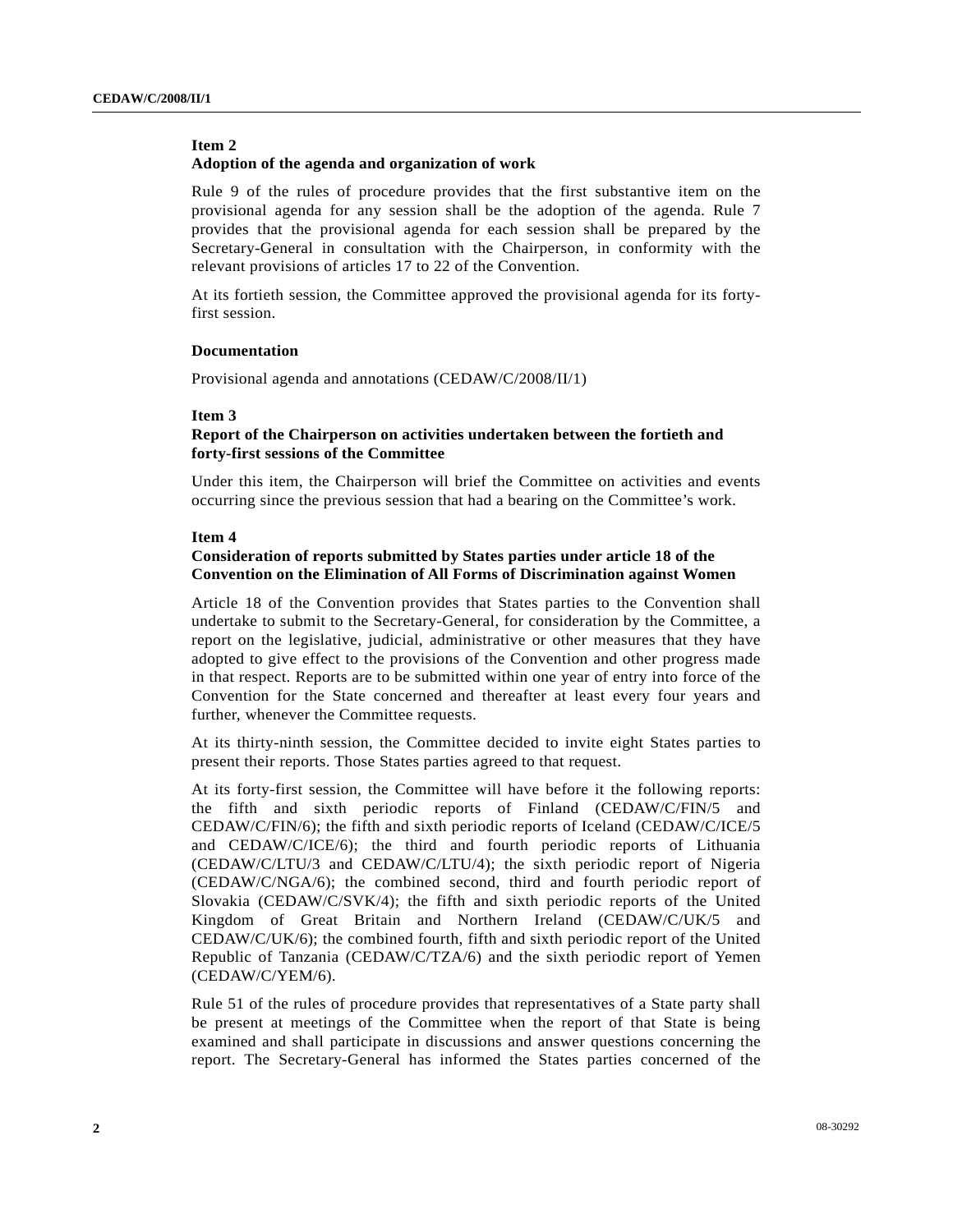tentative dates on which their reports are scheduled for consideration by the Committee.

Rule 49 of the rules of procedure provides that, at each session, the Secretary-General shall notify the Committee of the non-receipt of any report required from a State party under article 18 of the Convention. The Secretary-General also provides the Committee with a list of reports submitted by States parties to the Convention, as well as a list of reports submitted by States parties to the Convention that have not yet been considered by the Committee.

At its forty-first session, the Committee will have before it the report of the Secretary-General on the status of submission of reports by States parties under article 18 of the Convention (CEDAW/C/2008/II/2).

A pre-session working group of the Committee is convened before each session to prepare a list of issues and questions relating to reports for transmission to the States parties before the meetings at which their reports are to be considered. The pre-session working group for the forty-first session met from 16 to 20 July 2007. The report of the pre-session working group and the responses of States parties to the lists of issues and questions drawn up by the pre-session working group will be before the Committee.

#### **Documentation**

Fifth and sixth periodic reports of Finland (CEDAW/C/FIN/5 and CEDAW/C/FIN/6)

Fifth and sixth periodic reports of Iceland (CEDAW/C/ICE/5 and CEDAW/C/ICE/6)

Third and fourth periodic reports of Lithuania (CEDAW/C/LTU/3 and CEDAW/C/LTU/4)

Sixth periodic report of Nigeria (CEDAW/C/NGA/6)

Combined second, third and fourth periodic report of Slovakia (CEDAW/C/SVK/4)

Fifth and sixth periodic reports of the United Kingdom of Great Britain and Northern Ireland (CEDAW/C/UK/5 and CEDAW/C/UK/6)

Combined fourth, fifth and sixth periodic report of the United Republic of Tanzania (CEDAW/C/TZA/6)

Sixth periodic report of Yemen (CEDAW/C/YEM/6)

Report of the pre-session working group (CEDAW/PSWG/2008/II/CRP.1)

 *Lists of issues and questions* 

Finland (CEDAW/C/FIN/Q/6)

Iceland (CEDAW/C/ICE/Q/6)

Lithuania (CEDAW/C/LTU/Q/4)

Nigeria (CEDAW/C/NGA/Q/6)

Slovakia (CEDAW/C/SVK/Q/4)

United Kingdom of Great Britain and Northern Ireland (CEDAW/C/UK/Q/6)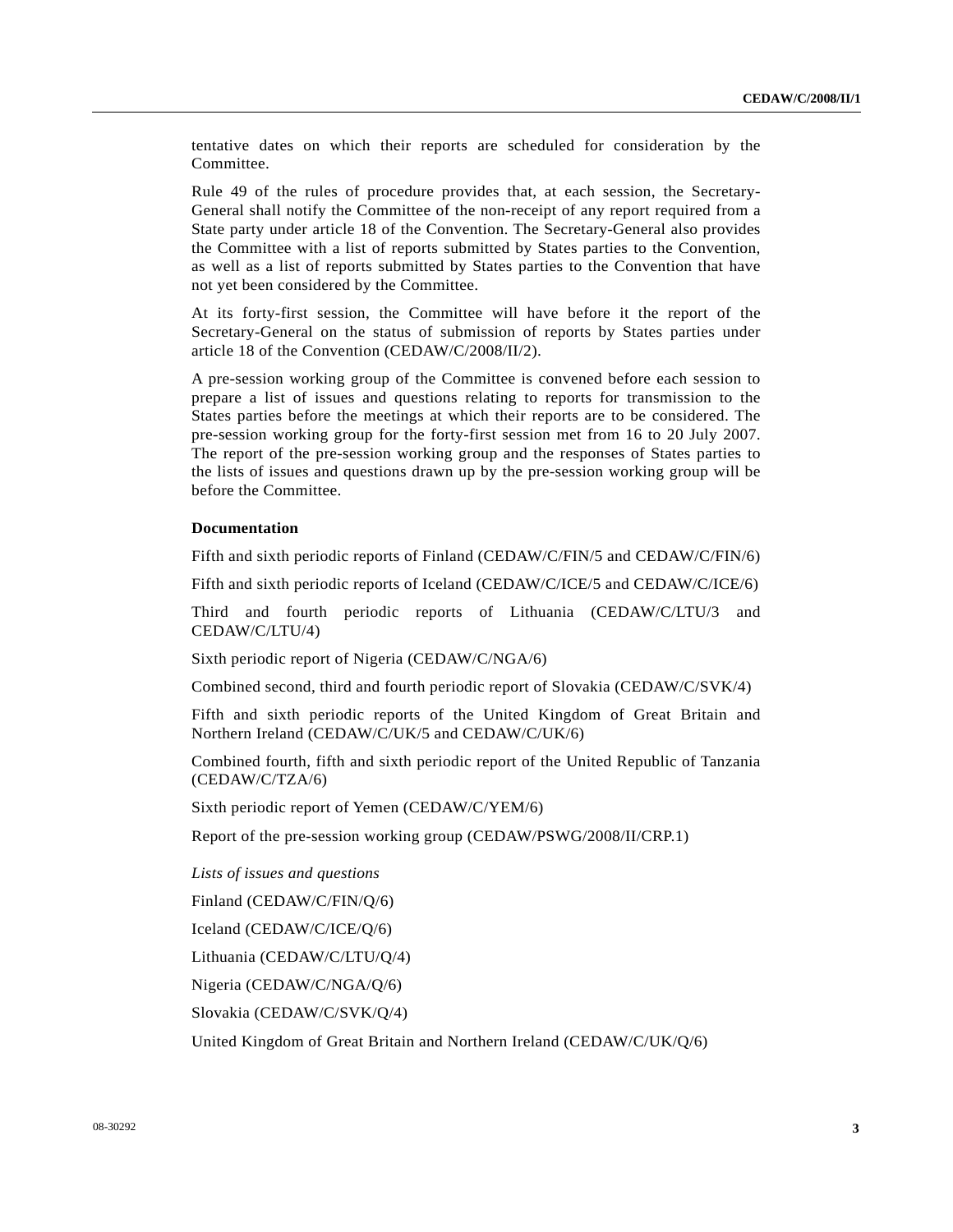United Republic of Tanzania (CEDAW/C/TZA/Q/6)

Yemen (CEDAW/C/YEM/Q/6)

 *Responses to the lists of issues and questions* 

Finland (CEDAW/C/FIN/Q/6/Add.1)

Iceland (CEDAW/C/ICE/Q/6/Add.1)

Lithuania (CEDAW/C/LTU/Q/4/Add.1)

Nigeria (CEDAW/C/NGA/Q/6/Add.1)

Slovakia (CEDAW/C/SVK/Q/4/Add.1)

United Kingdom of Great Britain and Northern Ireland (CEDAW/C/UK/Q/6/Add.1)

United Republic of Tanzania (CEDAW/C/TZA/Q/6/Add.1)

Yemen (CEDAW/C/YEM/Q/6/Add.1)

#### **Item 5**

### **Implementation of article 21 of the Convention on the Elimination of All Forms of Discrimination against Women**

Article 21 of the Convention provides that the Committee may make suggestions and general recommendations based on the examination of the reports and information received from States parties. It also provides that such suggestions and general recommendations shall be included in the report of the Committee, together with comments, if any, from States parties.

Task forces on a general recommendation on migrant women and a general recommendation on article 2 will brief the Committee on progress achieved.

Article 22 of the Convention provides that the specialized agencies shall be entitled to be represented during the consideration of the implementation of such provisions of the Convention as fall within the scope of their activities and that the Committee may invite them to submit reports on the implementation of the Convention in those areas. At its forty-first session, the Committee will have before it a note by the Secretary-General on reports of specialized agencies on that subject (CEDAW/C/2008/II/3 and Add.1-4).

#### **Documentation**

Note by the Secretary-General on reports provided by specialized agencies of the United Nations on the implementation of the Convention in areas falling within the scope of their activities (CEDAW/C/2008/II/3)

Report of the Food and Agriculture Organization of the United Nations (CEDAW/C/2008/II/3/Add.1)

Report of the United Nations Educational, Scientific and Cultural Organization (CEDAW/C/2008/II/3/Add.2)

Report of the World Health Organization (CEDAW/C/2008/II/3/Add.3)

Report of the International Labour Organization (CEDAW/C/2008/II/3/Add.4)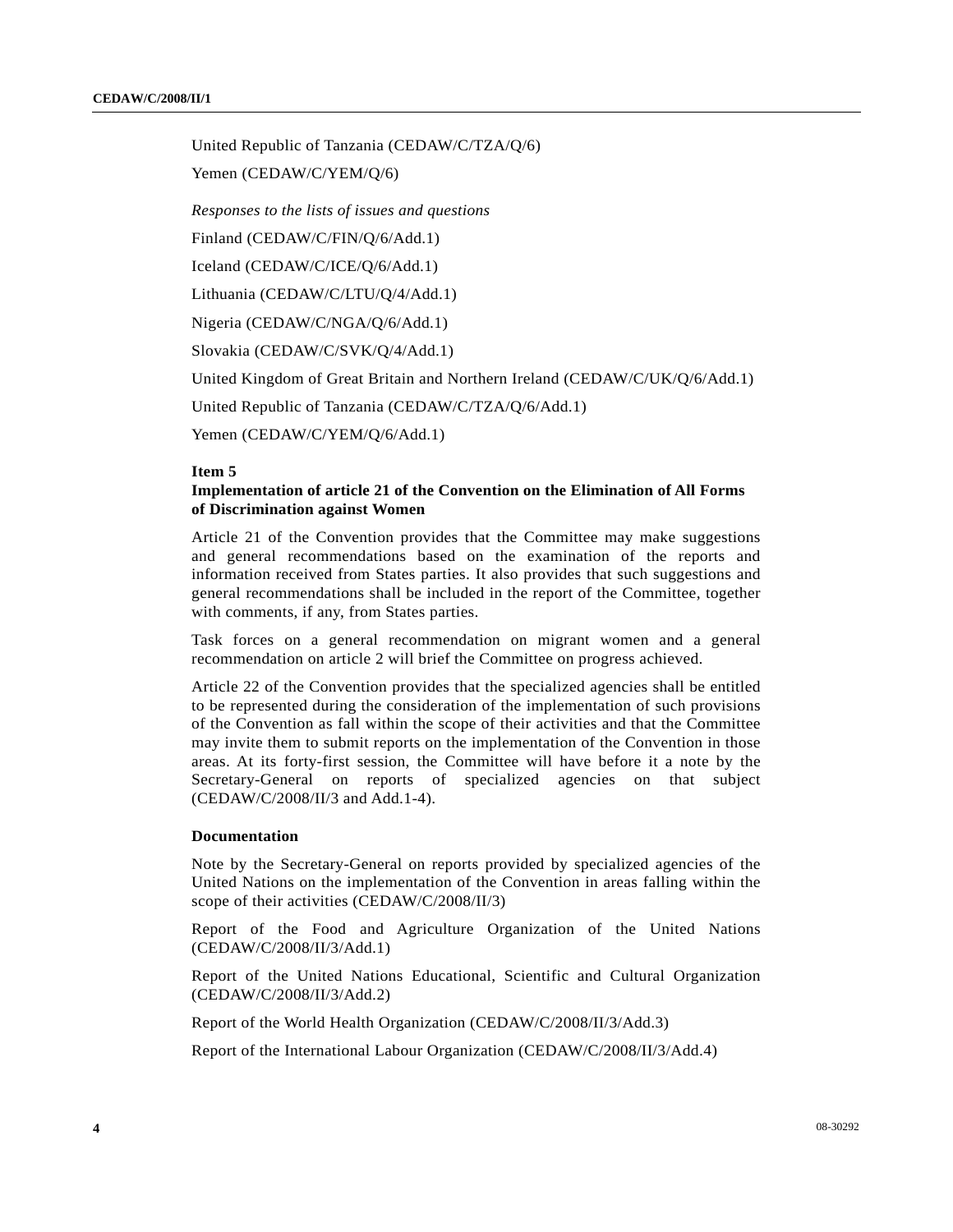# **Item 6**

#### **Ways and means of expediting the work of the Committee**

Before each session, the Secretariat prepares a pre-session report on ways and means of improving the work of the Committee, containing information provided by the Secretariat, comments made by members of the Committee or information on developments elsewhere in the human rights regime.

#### **Documentation**

Note by the Secretariat on ways and means of expediting the work of the Committee on the Elimination of Discrimination against Women (CEDAW/C/2008/I/4)

#### **Item 7**

# **Activities of the Committee under the Optional Protocol to the Convention on the Elimination of All Forms of Discrimination against Women**

Following the entry into force of the Optional Protocol to the Convention on the Elimination of All Forms of Discrimination against Women in December 2000, the Committee established the Working Group on Communications under the Optional Protocol. At its thirty-seventh session, the Committee appointed five members to serve on the Working Group for a two-year term until 31 December 2008.

The twelfth session of the Working Group on Communications under the Optional Protocol will be held from 21 to 23 July 2008.

At its forty-first session, the Committee will continue to implement its mandate under articles 2 and 8 of the Optional Protocol to the Convention.

#### **Item 8**

#### **Provisional agenda for the forty-second session of the Committee**

At its tenth session, the Committee decided that the draft provisional agenda for the following session of the Committee would be approved at the end of each session.

#### **Documentation**

Provisional agenda for the forty-second session of the Committee

#### **Item 9**

**Adoption of the report of the Committee on its forty-first session**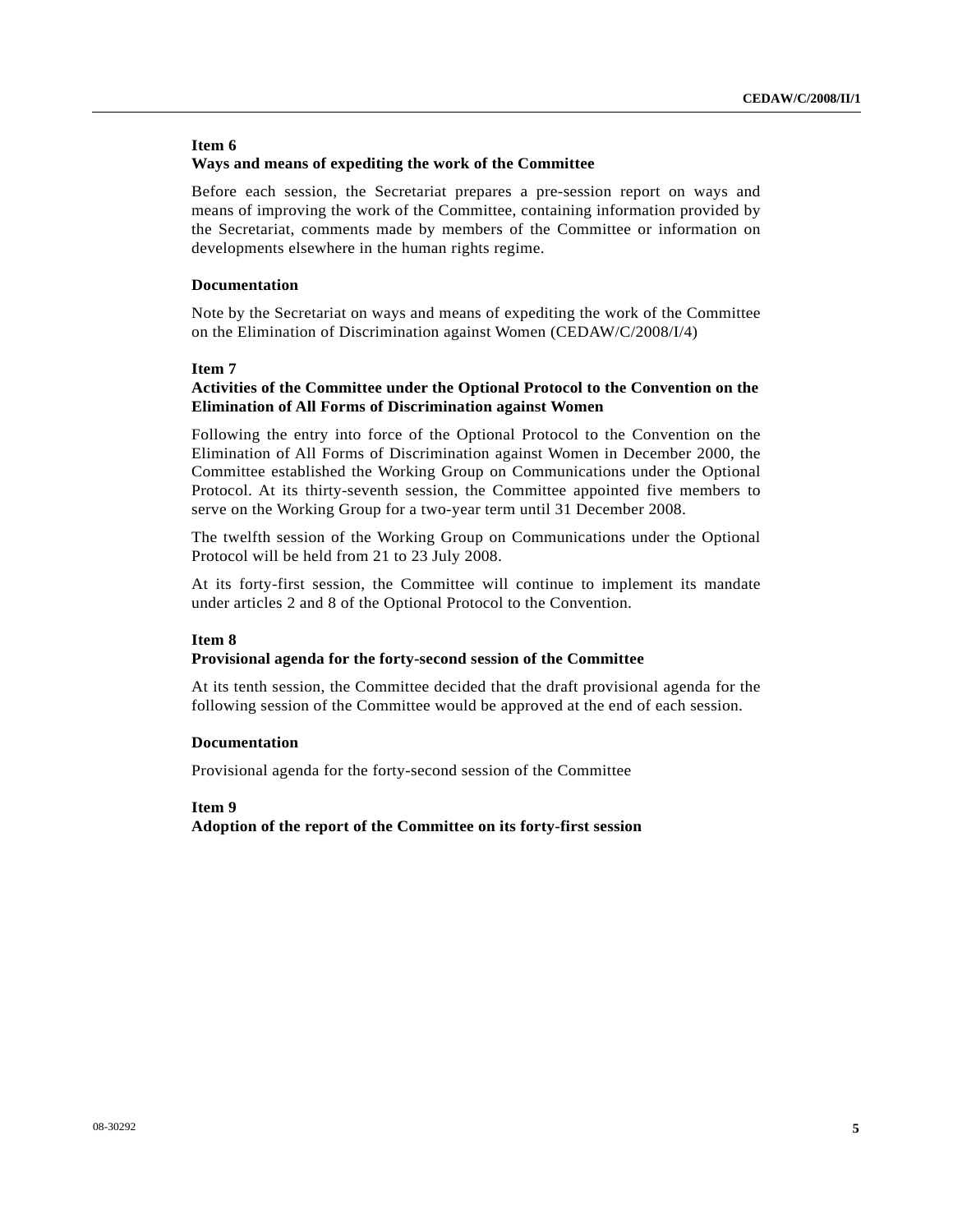# **Annex**

# **Proposed organization of work**

| Date/time            | Agenda item      | Documentation/programme                                                                                                                                                                                                                               |
|----------------------|------------------|-------------------------------------------------------------------------------------------------------------------------------------------------------------------------------------------------------------------------------------------------------|
| Monday, 30 June 2008 |                  |                                                                                                                                                                                                                                                       |
| 831st meeting        |                  |                                                                                                                                                                                                                                                       |
| 10-11 a.m.           | Item 1           | Opening of the session                                                                                                                                                                                                                                |
|                      |                  | Statements of the United Nations High Commissioner for<br>Human Rights, the Special Adviser on Gender Issues and<br>Advancement of Women, the Director of the Division for the<br>Advancement of Women and the Executive Director of<br><b>UNIFEM</b> |
|                      | Item 2           | Adoption of the agenda and organization of work                                                                                                                                                                                                       |
|                      | Item 3           | Report of the Chairperson on activities undertaken between<br>the fortieth and forty-first sessions of the Committee                                                                                                                                  |
|                      | Item 4           | Consideration of reports submitted by States parties under<br>article 18 of the Convention on the Elimination of All Forms<br>of Discrimination against Women: report of the pre-session<br>working group                                             |
|                      | Item 5           | Implementation of article 21 of the Convention on the<br>Elimination of All Forms of Discrimination against Women:<br>introductory statement                                                                                                          |
|                      | Item 6           | Ways and means of expediting the work of the Committee:<br>introductory statement                                                                                                                                                                     |
| 11 a.m.-1 p.m.       |                  | Informal meeting with the United Nations bodies and<br>specialized agencies<br>(closed)                                                                                                                                                               |
| 3-4.15 p.m.          |                  | Informal meeting with non-governmental organizations                                                                                                                                                                                                  |
| 4.15-5.15 p.m.       |                  | Informal meeting with national human rights institutions                                                                                                                                                                                              |
| 5.15-6 p.m.          | Items 5, 6 and 7 | Working Group of the Whole<br>(closed)                                                                                                                                                                                                                |
| Tuesday, 1 July 2008 |                  |                                                                                                                                                                                                                                                       |
| 832nd meeting        |                  | Consideration of reports submitted by States parties under<br>article 18 of the Convention                                                                                                                                                            |
|                      | Item 4           | Yemen, sixth periodic report (CEDAW/C/YEM/6)                                                                                                                                                                                                          |
| 10-10.30 a.m.        |                  | Introduction by the representative of the State party                                                                                                                                                                                                 |
| 10.30 a.m.-1 p.m.    |                  | Questions by experts and dialogue with the Committee                                                                                                                                                                                                  |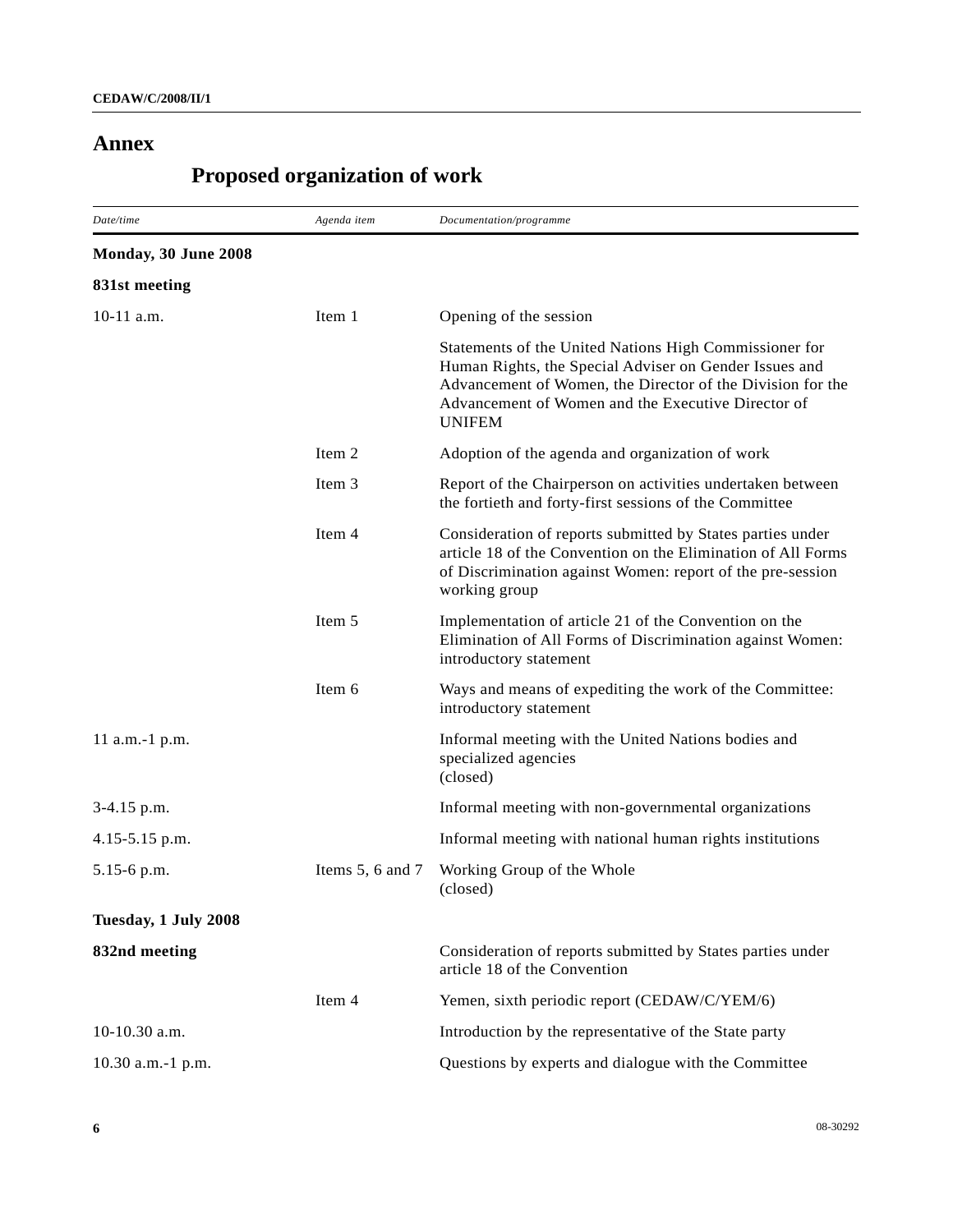| Date/time              | Agenda item           | Documentation/programme                                                           |
|------------------------|-----------------------|-----------------------------------------------------------------------------------|
| 833rd meeting          |                       |                                                                                   |
| 3-5 p.m.               | Item 4<br>(continued) | Yemen<br>(continued)                                                              |
| 5-6 p.m.               | Item 4<br>(continued) | Working Group of the Whole<br>(closed)                                            |
| Wednesday, 2 July 2008 |                       |                                                                                   |
| 834th meeting          |                       |                                                                                   |
|                        | Item 4<br>(continued) | Lithuania, third and fourth periodic reports<br>(CEDAW/C/LTU/3 and CEDAW/C/LTU/4) |
| 10-10.30 a.m.          |                       | Introduction by the representative of the State party                             |
| 10.30 a.m.-1 p.m.      |                       | Questions by experts and dialogue with the Committee                              |
| 835th meeting          |                       |                                                                                   |
| 3-5 p.m.               | Item 4<br>(continued) | Lithuania<br>(continued)                                                          |
| 5-6 p.m.               | Item 4<br>(continued) | Working Group of the Whole<br>(closed)                                            |
| Thursday, 3 July 2008  |                       |                                                                                   |
| 836th meeting          |                       |                                                                                   |
|                        | Item 4<br>(continued) | Nigeria, sixth periodic report (CEDAW/C/NGA/6)                                    |
| 10-10.30 a.m.          |                       | Introduction by the representative of the State party                             |
| 10.30 a.m.-1 p.m.      |                       | Questions by experts and dialogue with the Committee                              |
| 837th meeting          |                       |                                                                                   |
| 3-5 p.m.               | Item 4<br>(continued) | Nigeria<br>(continued)                                                            |
| 5-6 p.m.               | Item 4<br>(continued) | Working Group of the Whole<br>(closed)                                            |
| Friday, 4 July 2008    |                       | Holiday                                                                           |
| Monday, 7 July 2008    |                       |                                                                                   |
| 10 a.m.-noon           | Item 7                | Activities of the Committee under the Optional Protocol<br>(closed)               |
| noon-1 p.m.            |                       | Discussion on reservations<br>(closed)                                            |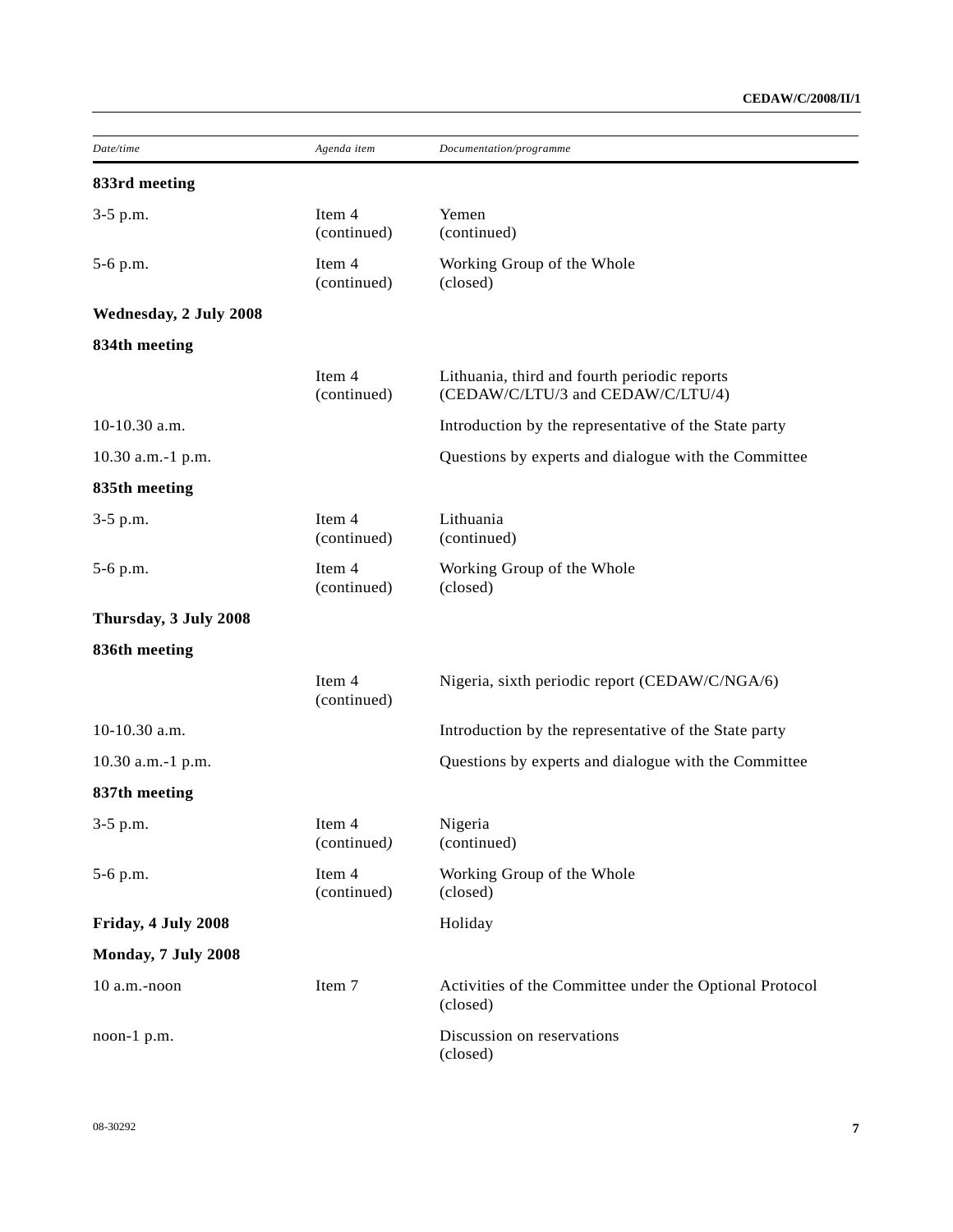# **CEDAW/C/2008/II/1**

| Date/time              | Agenda item                     | Documentation/programme                                                                                                   |
|------------------------|---------------------------------|---------------------------------------------------------------------------------------------------------------------------|
| 3-4.15 p.m.            |                                 | Informal meeting with non-governmental organizations                                                                      |
| 4.15-5.15 p.m.         |                                 | Informal meeting with national human rights institutions                                                                  |
| 5-6 p.m.               | Items 5, 6 and 7<br>(continued) | Working Group of the Whole<br>(closed)                                                                                    |
| Tuesday, 8 July 2008   |                                 |                                                                                                                           |
| 838th meeting          |                                 |                                                                                                                           |
|                        | Item 4<br>(continued)           | Iceland, fifth and sixth periodic reports (CEDAW/C/ICE/5<br>and CEDAW/C/ICE/6)                                            |
| $10-10.30$ a.m.        |                                 | Introduction by the representative of the State party                                                                     |
| 10.30 a.m.-1 p.m.      |                                 | Questions by experts and dialogue with the Committee                                                                      |
| 839th meeting          |                                 |                                                                                                                           |
| $3-5$ p.m.             | Item 4<br>(continued)           | Iceland<br>(continued)                                                                                                    |
| 5-6 p.m.               | Item 4<br>(continued)           | Working Group of the Whole<br>(closed)                                                                                    |
| Wednesday, 9 July 2008 |                                 |                                                                                                                           |
| 840th meeting          |                                 |                                                                                                                           |
|                        | Item 4<br>(continued)           | Finland, fifth and sixth periodic reports (CEDAW/C/FIN/5<br>and CEDAW/C/FIN/6)                                            |
| 10-10.30 a.m.          |                                 | Introduction by the representative of the State party                                                                     |
| 10.30 a.m.-1 p.m.      |                                 | Questions by experts and dialogue with the Committee                                                                      |
| 841st meeting          |                                 |                                                                                                                           |
| $3-5$ p.m.             | Item 4<br>(continued)           | Finland<br>(continued)                                                                                                    |
| 5-6 p.m.               | Item 4<br>(continued)           | Working Group of the Whole<br>(closed)                                                                                    |
| Thursday, 10 July 2008 |                                 |                                                                                                                           |
| 842nd meeting          |                                 |                                                                                                                           |
|                        | Item 4<br>(continued)           | United Kingdom of Great Britain and Northern Ireland, fifth and<br>sixth periodic reports (CEDAW/C/UK/5 and CEDAW/C/UK/6) |
| $10-10.30$ a.m.        |                                 | Introduction by the representative of the State party                                                                     |
| 10.30 a.m.-1 p.m.      |                                 | Questions by experts and dialogue with the Committee                                                                      |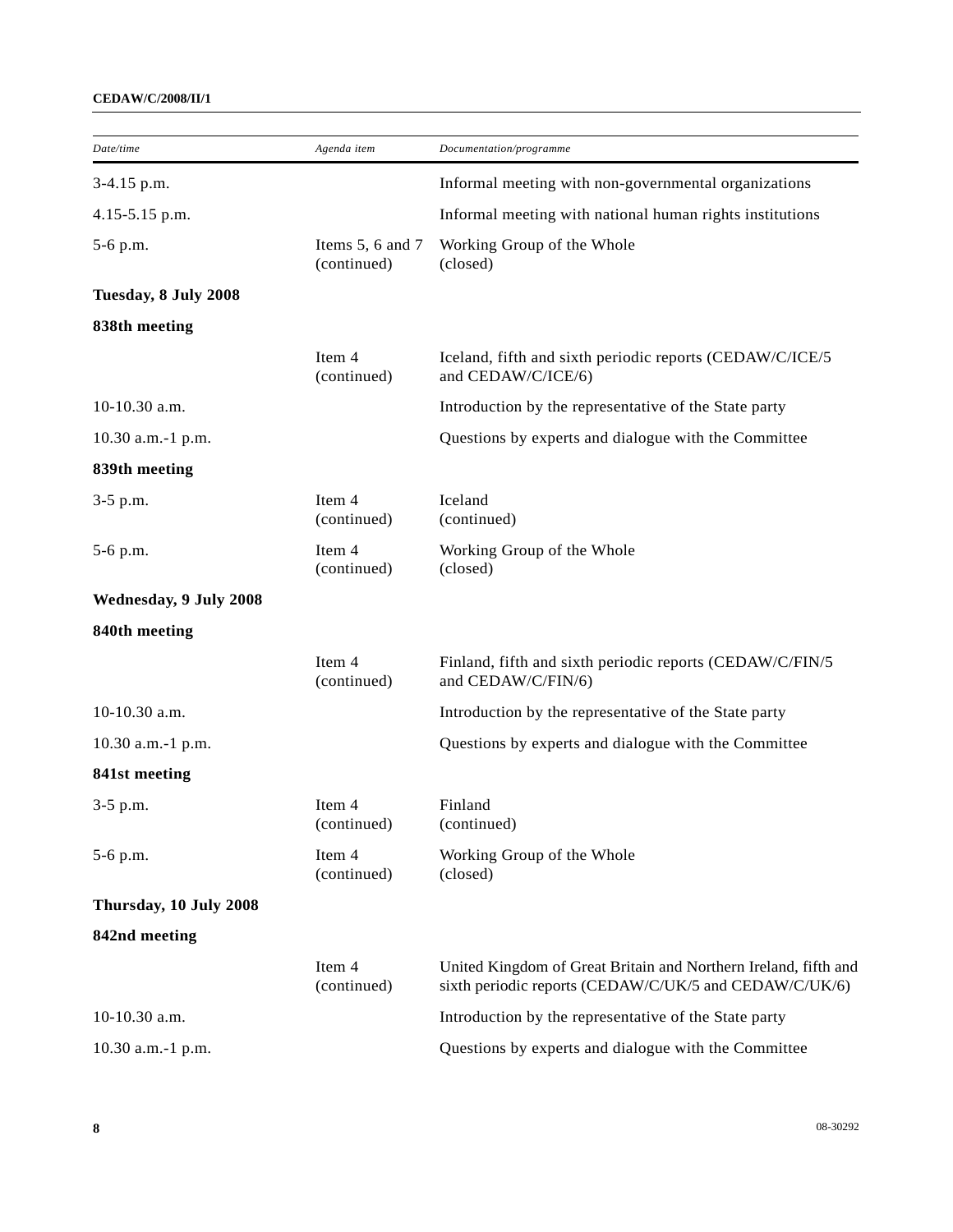# **CEDAW/C/2008/II/1**

| Date/time                   | Agenda item                     | Documentation/programme                                                                          |  |  |
|-----------------------------|---------------------------------|--------------------------------------------------------------------------------------------------|--|--|
| 843rd meeting               |                                 |                                                                                                  |  |  |
| 3-5 p.m.                    | Item 4<br>(continued)           | United Kingdom of Great Britain and Northern Ireland<br>(continued)                              |  |  |
| 5-6 p.m.                    | Item 4<br>(continued)           | Working Group of the Whole<br>(closed)                                                           |  |  |
| Friday, 11 July 2008        |                                 |                                                                                                  |  |  |
| 844th meeting               |                                 |                                                                                                  |  |  |
|                             | Item 4<br>(continued)           | United Republic of Tanzania, combined fourth, fifth and sixth<br>periodic report (CEDAW/C/TZA/6) |  |  |
| 10-10.30 a.m.               |                                 | Introduction by the representative of the State party                                            |  |  |
| 10.30 a.m.-1 p.m.           |                                 | Questions by experts and dialogue with the Committee                                             |  |  |
| 845th meeting               |                                 |                                                                                                  |  |  |
| 3-5 p.m.                    | Item 4<br>(continued)           | United Republic of Tanzania<br>(continued)                                                       |  |  |
| 5-6 p.m.                    | Item 4<br>(continued)           | Working Group of the Whole<br>(closed)                                                           |  |  |
| <b>Monday, 14 July 2008</b> |                                 |                                                                                                  |  |  |
| 846th meeting               |                                 |                                                                                                  |  |  |
|                             | Item 4<br>(continued)           | Slovakia, combined second, third and fourth periodic report<br>(CEDAW/C/SVK/4)                   |  |  |
| $10-10.30$ a.m.             |                                 | Introduction by the representative of the State party                                            |  |  |
| 10.30 a.m.-1 p.m.           |                                 | Questions by experts and dialogue with the Committee                                             |  |  |
| 847th meeting               |                                 |                                                                                                  |  |  |
|                             | Item 4<br>(continued)           | Slovakia<br>(continued)                                                                          |  |  |
|                             | Item 4<br>(continued)           | Working Group of the Whole<br>(closed)                                                           |  |  |
| Tuesday, 15 July 2008       |                                 |                                                                                                  |  |  |
| 10 a.m.-1 p.m.              | Item 4<br>(continued)           | Activities of the Committee under the Optional Protocol<br>(closed)                              |  |  |
| $3-6$ p.m.                  | Items 4, 5 and 6<br>(continued) | Working Group of the Whole<br>(closed)                                                           |  |  |